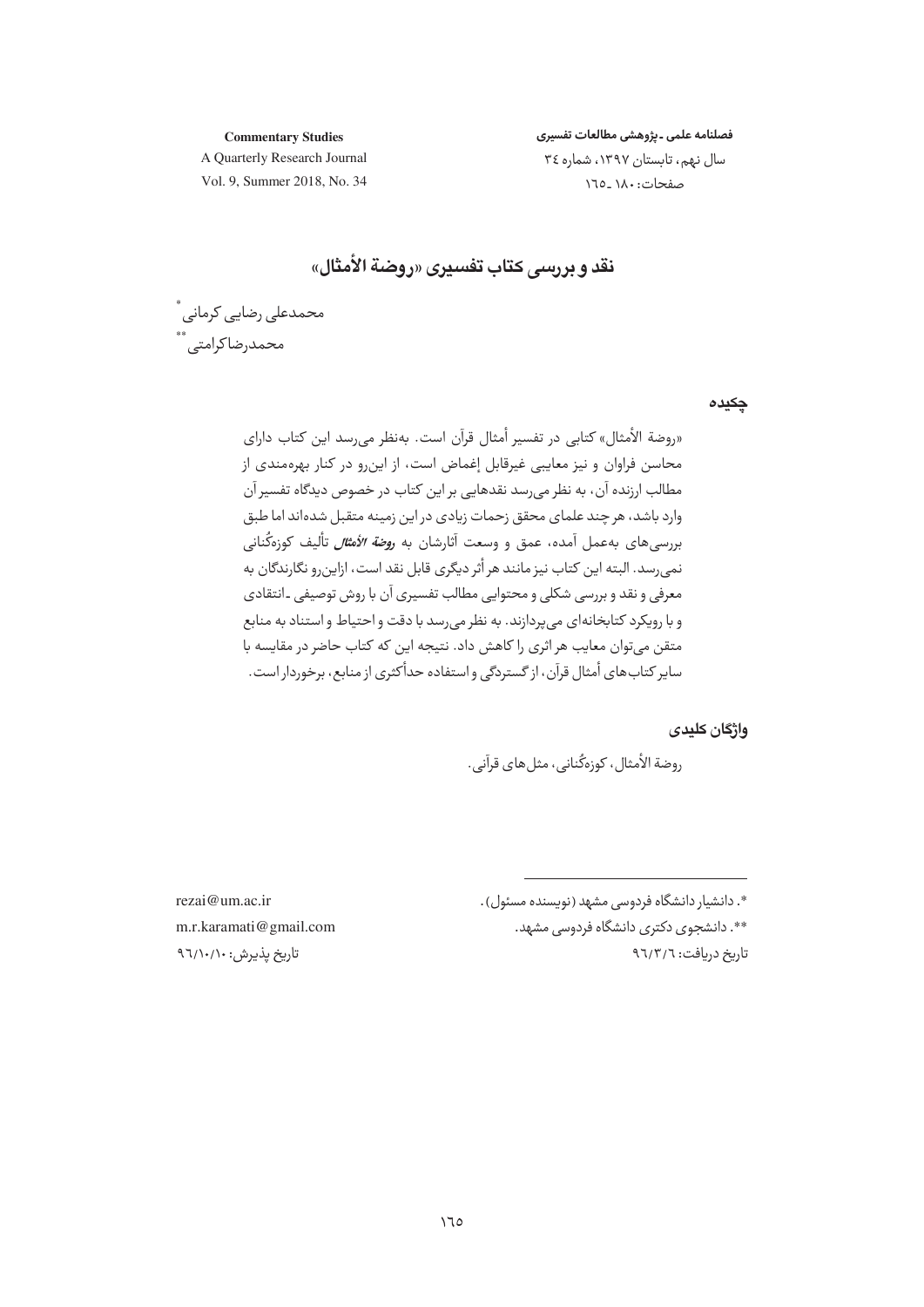#### طرح مسئله

یکی از خدمات علمی، معرفی، نقد و بررسی کتاب است. در این مقاله، کتاب *روضة الامثال* که سال ۱۳۲۰ ق توسط احمد بن عبدالله کوزه کنانی به زبان عربی تألیف آن به انجام رسیده و حاوی تفسیر امثال قرآن است، معرفی و مورد نقد و بررسی قرار می گیرد. روش مؤلف این است که افزون بر تفسیر، به فضيلت قرائت سور، شأن نزول آيات، اختلاف قراءات، مفردات، مباحث ادبی، جری و تطبيق و نقل نقض وابرام علما، برداخته است.

مؤلف معتقد است بايد امثال قرآن فوايد زيادي داشته باشند تا عبث در كلام خداي حكيم لازم نيايد؛ خدا امر به استماع مثل کرده (حج / ٧٣) و در اخبار نیز امر به تفکر در امثال شده است، از این رو تصمیم گرفته رسالهای درباره امثال قرآن بنویسد (کوزه کنانی، ۱۳۲۵: ۳ ـ ۱).` علمایی چون اسکافی و سبحانی و ... در این باره تألیف داشتهاند، اما در گستردگی، شمول و تعدد منابع، به *روضة الامثال* نمی رسند.

با اینکه ر*وضة الامثال* دارای مطالب ارزشمندی است، اما تا به حال به طور شایسته و بایسته مورد شناسایی قرار نگرفته است. از این٫رو بهرهبرداری علمی و عملی لازم هم از آن بهعمل نیامده است. بر این اساس، هدف این مقاله، معرفی و نقد و بررسی این کتاب است تا بیش از پیش مورد شناخت و توجه و استقبال دانش دوستان قرار گرفته و از دریای اطلاعات متنوع این کتاب، بهرهبرداری گردد.

این مقاله درصدد پاسخ به این سؤالها است: انتساب ر*وضة الامثال* به کوزه کنانی تا چه میزان صحت دارد؟ امتياز اين كتاب بر ساير كتب امثال قرآن چيست؟ اين كتاب حاوي چه مطالبي است؟ مؤلف در این کتاب از چه منابعی استفاده کرده است؟ روش کار مؤلف چیست؟ چه نقدهایی بر کتاب وارد است؟

نگارندگان بعد از جستجوی کافی، مقالهای درباره معرفی و نقد و بررسی *روضة الامثال* نیافتند. فقط معرفی مختصری در دو صفحه در نشریه *بین<i>ات* آمده است (شکوری، ۱۳۷۳: ۱۷۳ ـ ۱۷۲).

شایان ذکر است این کتاب تاکنون مورد تصحیح و تحقیق قرار نگرفته است، از این,رو توسط نگارندگان در قالب رساله دکتری تصحیح و تحقیق شده است.

#### انتساب كتاب به مؤلف

در کتب تراجم، این کتاب از تألیفات احمد بن عبدالله کوزه کنانی ذکر شده است (امین، ۲۰۱۶: ۲ / ٤٨٩؛ آقاېزرگ طهراني، ١٣٥٥: ١١ / ٢٨٨؛ مدرس تېرېږي، ١٣٦٩: ٣ / ١٠٢).

۱. در این مقاله تمام ارحاعات، به جاب سنگی ر*وضة الاهثال* است.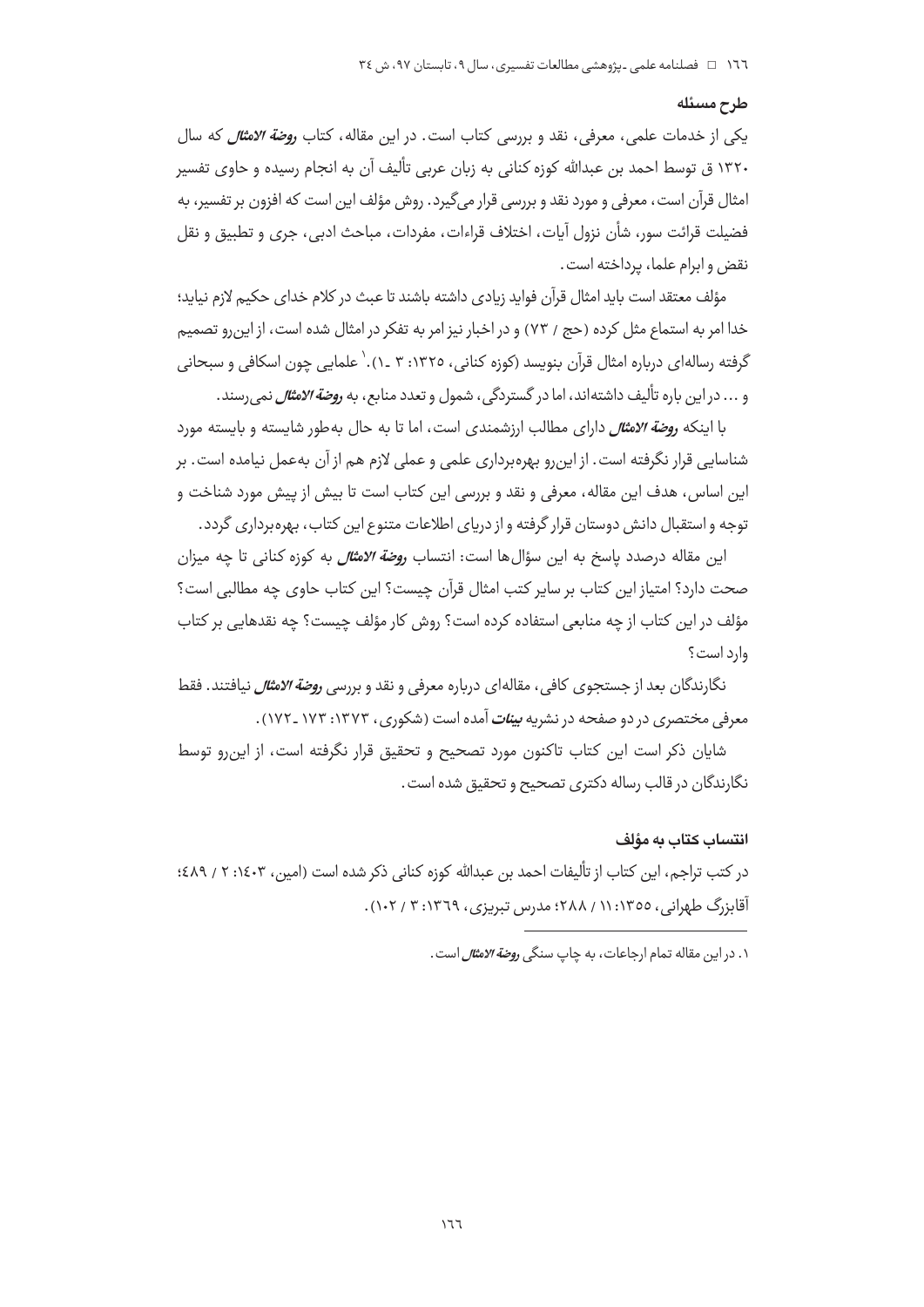## روش كار مؤلف

روش كلى مؤلف در كتاب به شرح زير است:

١. ذكر فضيلت قرائت سور؛ ٢. بيان شأن نزول؛ ٣. بيان تناسب آيات؛ ٤. طرح اختلاف قرائت؛ ٥. مباحث ادبي (لغوي و بلاغي)؛ ٦. اشاره به رسم المصحف؛ ٧. جرى و تطبيق؛ ٨. ذكر سند احاديث؛ ۹. نقد، بررسی و تصحیح.

#### نقدهاي وإرب بركتاب

این کتاب با تمام محاسنی که دارد خالی از عیب نیست، از اینرو بهعنوان نمونه برخی از معایب و نارسایی های کتاب، ذیل عناوین مختلف و مناسب عرضه می گردد:

## یک . نگارش*ے ,*

۱. در صفحه ۱ در عبارت «على عن مطارح الافكار بكماله» ، بايد به جاي «على» ، «علا» نوشته مي شد؛ چون فعل است (نه حرف یا اسم). ۲. در صفحه ۲ در عبارت «إذا اشتکی بعضهم تدلعی بره بالسّهر و الحمی» باید بهجای «بره»، «سائرهم» نوشته می شد (بر اساس کتب روایی). ۳. در صفحه ۷۱ باید بهجای «انكانت»، «ان كانت» نوشته مي شد.

## دو. ادبی

۱. در صفحه ۱ در عبارت «پساقون الی النار وغرا مقهورا»، باید بهجای «وغرا مقهورا»، «وغرین مقهورین» نوشته مي شد؛ چون ذوالحال جمع است، بايد حال هم جمع باشد. ٢. در صفحه ٢ در عبارت «روي عن سيوطى في الاتقان»، بايد بهجاى «سيوطى»، «السيوطى» نوشته مى شد. ٣. در صفحه ١١ در عبارت «لمرتزل الشياطين تصعد إلى السماء ويتجسّس»، بايد بهجاي «يتجسس»، «تتجسس» نوشته مي شد (طبق قواعد صرفي و مطابق روايات). ٤. در صفحه ٤٧ در عبارت «انبات سنون جديدة اخر الطواعين ... و تسمى بسنون العقل» كلمه «سنون» را بهمعناي دندانها آورده درحالي كه در كتب لغت جمع كلمه سرّ. (دندان) به صورت «سنون» مشاهده نشد. ٥. در صفحه ٤٨ در عبارت «بدليل ان عمروا قرين زيد» بايد بهجاي «عمروا»، «عمرا» نوشته مي شد، چون كلمه عمرو در حالت نصبي، بدون واو نوشته مي شود. ٦. در صفحه ٦٨ در عبارت «فلا ننظر الى الكلامر رأس المشركين» بايد به جاي «الكلام»، «كلام» نوشته مي شد؛ چون مضاف است. ٧. در صفحه ٧٢ در عبارت «و اضاف اباذر الغفاري ضيفا» بايد به جاي «اباذر»، «ابوذر» نوشته مي شد؛ چون هر فاعلي مرفوع است و رفع اسماء خمسه با واو است.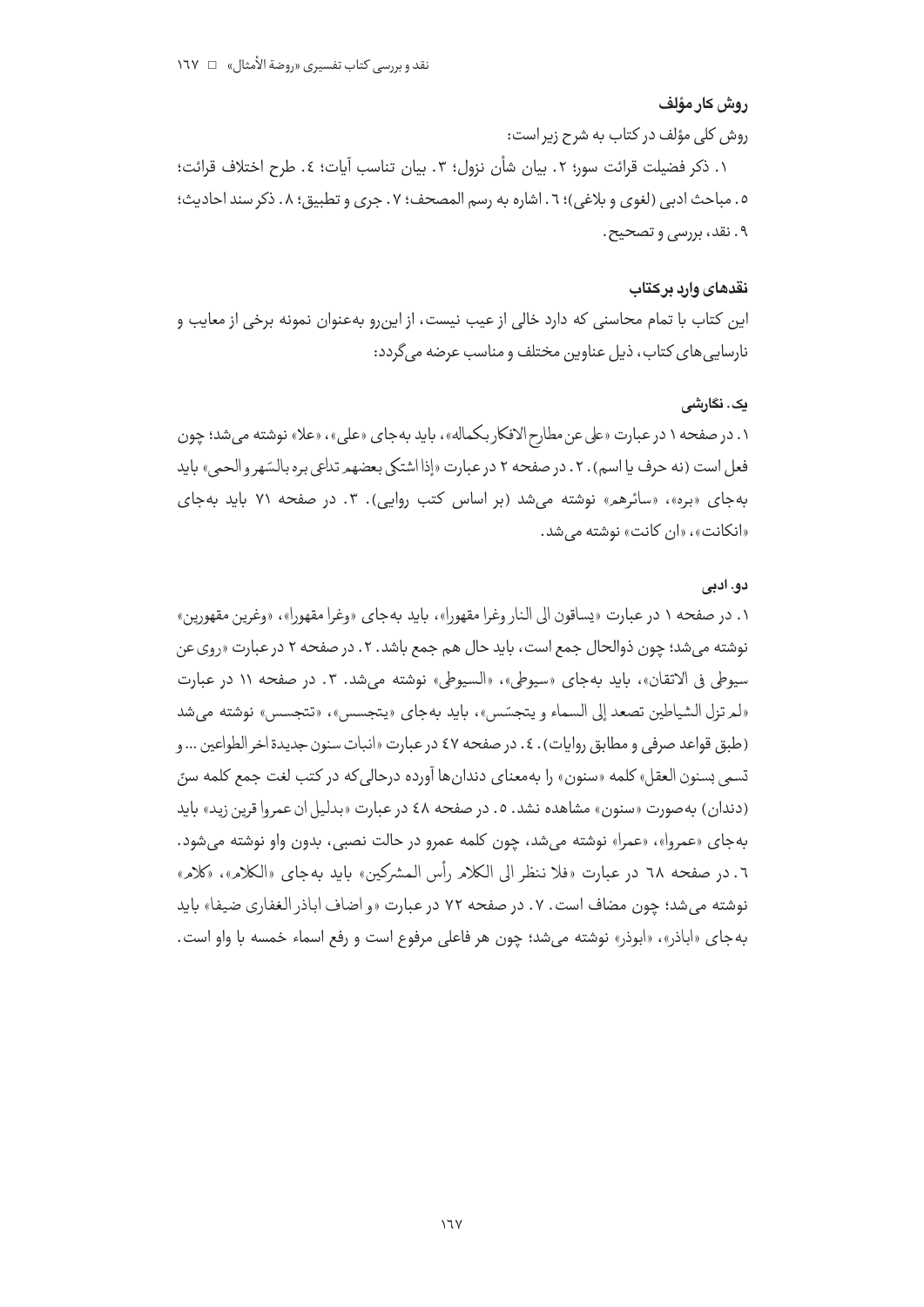۸. در صفحه ۲۰۵ «الدر الاظهر» باید به جای «الاظهر»، «الازهر» (اسم یکی از کتب غزالی) نوشته می شد. ۹ . در صفحه ۲۰۵ «شرح النهج|لبلاغة» بايد بهجاي «النهج»، «نهج» نوشته مي شد؛ چون مضاف است. ۱۰. در صفحه ۲٦۱ در عبارت «هل كان رسولالله يناظرو اليهود و المشركين اذا عاندوه» بايد بهجاي «پناظرو»، «پناظر» نوشته میشد؛ چون فعل برای مفرد است نه جمع و دیگر آنکه بر فرض جمع بودن عامل جزم و نصب ندارد تا نون آن حذف شود. ۱۱. در صفحه ۲۸۷ در عبارت «متعلمین زماننا» باید به جاي «متعلمين»، «متعلمي» نوشته مي شد؛ چون جمع مذكر سالم هنگامي كه مضاف باشد نون آن حذف مے گردد۔

### سه. نقد منابع

۱. در صفحات ۲۸، ۲۲ و ۲۹۲ از بخش «السماء و العالم» *بحار الأنوار* استفاده شده است، درحالي كه به نظر بعضی از متخصصان حدیث، اگر کسی بخواهد چیزی علیه اسلام بنویسد کافی است «السماء و العالم» **ب***حار الأنوار* **را** ترجمه كند و در اختيار عموم بگذارد تا عده|ى منحرف شوند، اتفاقاً ترجمه شده است و متأسفانه ترجمه «السماء و العالم» را در کتابخانهای در اختیار عموم هم گذاشتهاند. (محمدی ری شهری، ۱۳۸۰: ۲۲ \_۲۵).

۲. در صفحات ۲، ۲، ۲، ۲ و … از *کتاب التفسیر* عیاشی و در صفحات ۱٤، ۲، ۲۵ و … از *تفسی*ر *علی بن ابراهیم* استفاده شده است درحالی که استفاده از این منابع نیاز به دقت خاص دارد. یکی از محققان گفته است: «بنده دوازده روایت را که در منابع اهلسنت است و «بلفظه» نه «بمعناه» نشان دهنده تحريف آيات قرآن است در*كتاب التفسي*ر عياشي و *تفسير علي بن ابراهيم* ييدا كردم و نشان دادم كه دقيقاً اين روايات، از اهلسنت است و بعد هم تلقى «روايت شيعه» از آن شده است.  $(7\lambda:17\lambda\cdot\ldots),$ (مهدوی)

۰۳ در برخی موارد از منابعی استفاده شده است که در آنها سند احادیث ذکر نگردیده است، مثل تحف العقول صفحه ٤٣ و مكارم الاخلاق صفحه ٣٥٨.

### چهار. نقد شکلی و ساختاری

١. در موارد متعددي گفته است: «بعض المفسرين» (ص ٤٣٨)، «بعض المحققين» (ص ١١٢)، «بعض افاضل المعاصرين» (ص ١١٣)، «بعض العارفين من اصحابنا» (ص ٢١٩) و «بعض فحول عصرنا» (ص ٢٢١) اما معلوم نكرده كه آن «بعض» كيست؛

٢. احیانا اسم علمای پر تألیفی مثل شیخ صدوق و شیخ مفید را آورده اما اسم کتابشان را ذکر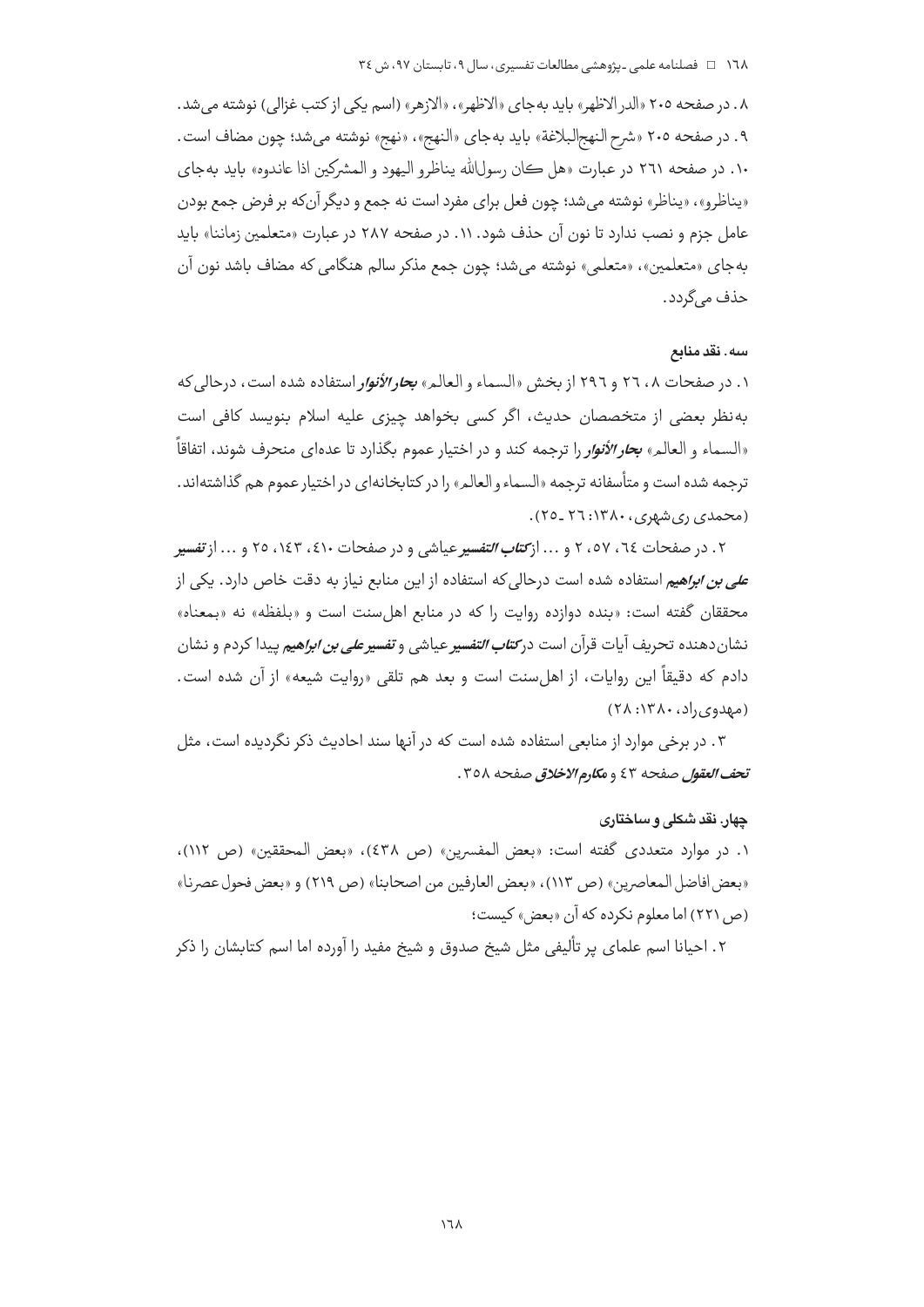نکرده است (ص ١١٣) از اين رو عمل ارجاعدهى محقق سخت مى گردد و گاهى از کتابى مثل *قصص الانبیاء* مطلبی نقل کرده اما نام مؤلف را ذکر نکرده است، درحالی که بیش از ده مولف (راوندی، جزائري، ابن كثير، ابوالفداء اسماعيل بن عمر و ...) كتابي با چنين نام دارند؛

۳. گاهی مطالب، تکرار شده است، مثلا مطالب صفحه ۱۷۲ ـ ۱۷۶، در صفحه ۲۷۳ ـ ۲۷۲ عیناً تکرار شده است؛

٤. گاهي ذکر آيه مورد تفسير، از جاي نامناسب شروع شده است: در صفحه ٤٣٨ آيه ٣١ مدثر از «وَلِيَقُولَ الَّذِينَ فِي قُلُوبِهِمْ مَرَضٌ» شروع شده است؛

٥. در مواردي، انتساب مطالب نادرست است: در صفحه ٤٣٤ اشعار مولوي را به كاشفى نسبت داده است (مولوی، ۱۳۷۳: ۱۷۲) و گاهی مطالبی را به فردی نسبت داده که نه تنها صحت آن انتساب یافت نمی شود، بلکه بعضی از محققین آن مطالب را از افراد دیگری نقل کردهاند به عنوان نمونه در صفحه ٤٧ سخني را به افلاطون نسبت داده درحالي كه ملاصدرا اين سخن را كلام اميرمؤمنان ﷺ دانسته است (شیرازی، ۱۳۸۳: ۱/ ٤٦٣)؛

٦. گاهی مطلبی را از کتابی نقل کرده اما هیچ اشارهای به اسم آن کتاب ننموده، بهطوری که خواننده برداشت مى كند مطلب از مؤلف است، به عنوان مثال در صفحه ٧٢ ــ٧١ عبارت «صفة الصدقة ...» را عينا از کتاب م*جمع البیان* نقل کرده اما اشاره به نام کتاب یا مؤلف ننموده است؛

۰۷ در خیلی از موارد، بسط مطالب، از حد معمول گذشته است، به عنوان نمونه در رد سخن فخررازی «گاهی خدا اراده کفر می کند» (رازی، ۱۶۲۰: ۱۵ / ٤٠٤) حدود ١٦ صفحه قلمفرسایی می کند (١٢٥ ـ ١١٠) و همچنین شرح احوال سلمان فارسی ۸ صفحه را به خود اختصاص داده است (ص ۳۷۸ ـ۳۷۱)؛

٨. در بعضی صفحهها عبارتهای ناخوانا وجود دارد که باید به کمک کتاب لغت یا منبع (اگر از منبعي نقل قول شده است) معلوم گردد (مثلاً كلمه العزة يا الغرة در صفحه ۹ «چ. س» و همين كلمه در صفحه ١٣ «ن. خ» بهصورت القرة يا الصرة ديده مي شود)؛

۹. رویهای یکسان در ذکر نام کتب ندارد، به عنوان مثال در جایی میگوید: م*جموعه ورام* (ص ۱۵۶) و در جاي ديگر مي گويد: **تنبي***ه الخواطر و نزهة النواظ***ر** (ص ١٤٥).

۱۰. شاید فقط حدود ۳۰ درصد مطالب از خود مؤلف باشد و ما بقی، نقل مطالب دیگران است.

ينج. نقد محتوايي

نقد محتوایی به چند دسته تقسیم می شود: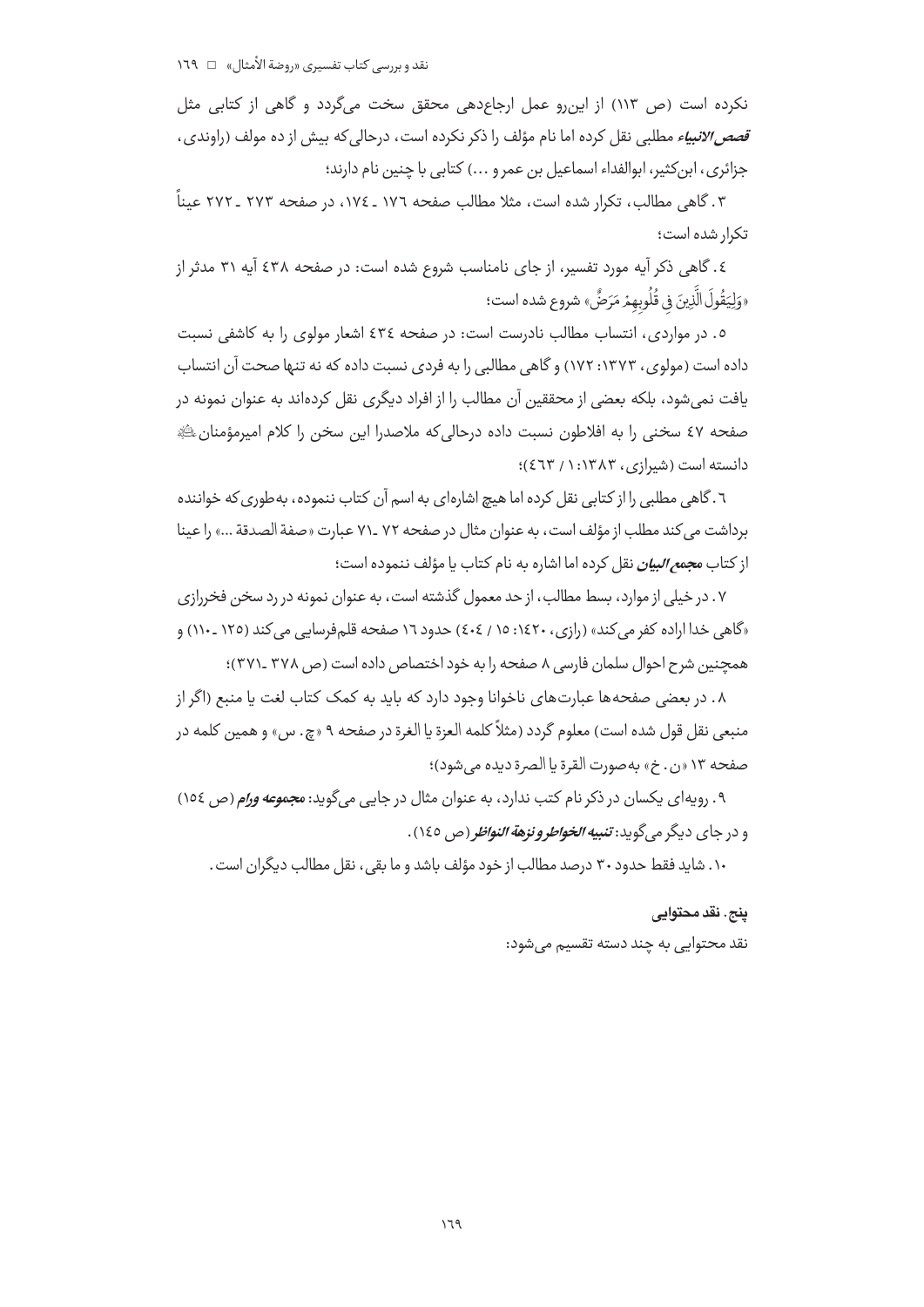#### ١. تتبّع ناقص

الف) در صفحه ۲۷۱ مطلبی را از تفسی*رصافی* (فیض کاشانی، ۱۶۱۵: ٤ / ۱۲) ـ که آن هم از م*جمع البیان* نقل کرده ـ آورده و گفته است آن را در م*جمع البیان* نیافتم، درحالی که آن مطلب در م*جمع البیان* آمده است. (طبرسی، ۱۳۷۲: ۷ / ۲٦٤)

ب) استفاده ازاحاديثي كه در مظان وضعاند مثلاً در صفحه ٣٦ از حديث «الشيخ في قومه كالنبي في امته» بهره برده است درحالی که بعضی، آن را موضوعه می داند. (قاری، بی تا: ۳۲۹)

ج) اعتماد كردن به حافظه بدون آنكه به منبع خاصى استناد كند، بهعنوان مثال در صفحه ٣٤١ درباره اهمیت غسل جمعه مطلبی را با استمداد از حافظهاش میگوید که بعد از جستجوی بسیار، چنین چیزی در جوامع و منابع حدیثی یافت نشد.

## ٢. عدم اتقان علمي برخي مطالب

الف) اتهام کفر و زندقه به قائلان به عقول عشره در صفحه ۳۱۵

بهعنوان نقد، سؤال این است که اگر فرضاً عقیده به عقول عشره باطل باشد چه دلیلی بر کفر و زندقه قائلین آن وجود دارد؟ و مولف هم هیچ دلیلی بر کفر آنان ذکر نکرده است . آیا میتوان هر کسی را كه داراي عقيده باطلي باشد كافر و زنديق دانست؟ ضمن اينكه بعضي ميگويند براي عقول عشره معانی دیگری است. (جوادی آملی، ۱۳۸۶: ۱/ ۲۱۱)

ب) خلل عظیم تلقی کردن «عدم بودن ظلمت» در تفسیر آیه یکم سوره انعام در صفحه ۲۳۷.

در نقد این سخن می توان گفت: شاید مؤلف از تقسیم عدم به عدم محض و عدم ملکه غافل بوده است وگرنه سخن ديگران: «الظلمة: عدم الضوء» را حمل بر صحت ميكرد و آن را خلل عظيم نمي دانست، چنان كه صاحب **تسني<sub>م</sub> در مورد «جَعَ**لَ الظُّلُمَات» (انعام / ۱) گفته است: ظلمت درحقيقت همان ظل (سایه) و عدم نور است ـ «یعنی ما من شأنه ان یکون نورا: چیزی که شأنیت نور را دارد» ـ نه عدم محض، ازاین٫رو سایه، حالتهای گونهگونی دارد که خصوصیتهای شاخص را نشان می٫دهد و بسیاری از مسائل نجومی و هیوی با بررسی سایه روشن می شود، از این جهت ظلمت به معنای ظل و سایه می تواند مجعول و مخلوق باشد. (جوادی آملی، ۱۳۹۰: ٢٤ / ٣٦٥)

### ۰۳ خطا در احتهادهای علمی

الف) فرشته تلقی کردن ابلیس بهدلیل اینکه این استثناء، اسنثای متصل است و در اصل، مستثنی باید از جنس مستثنی منه باشد در صفحه ٤١٩ .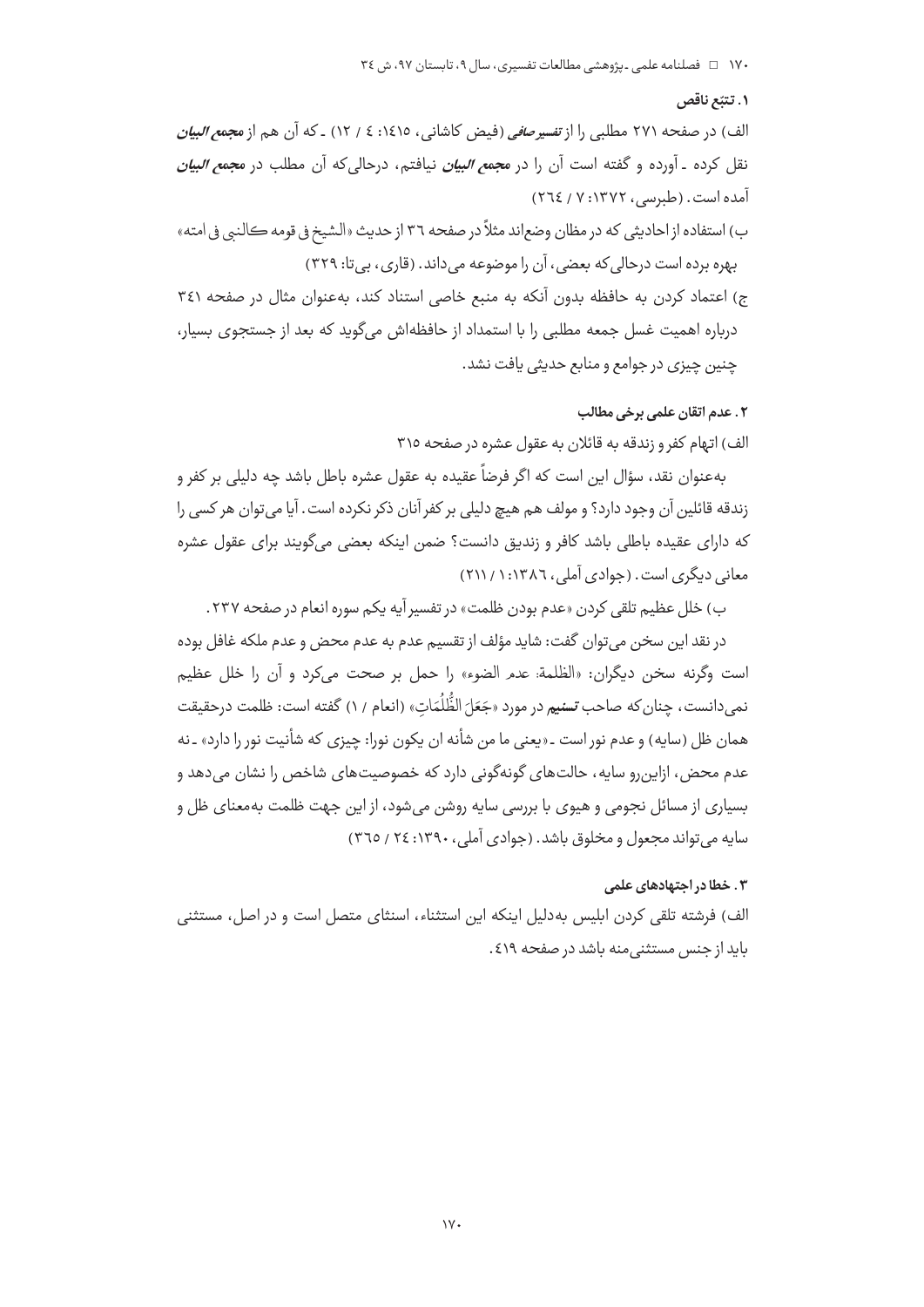در نقد اين ادعا مي توان گفت: يكم اينكه «وَ إِذْ قُلْنَا لِلْمَلَائِكَةِ اسْجُدُوا لِآدَمَ فَسَجَدُوا إِلَّا إِبْلِيسَ كَانَ مِنَ الْجِنّ فَفَسَقَ عَنْ أَمْرِ رَبّهِ» (كهف / ٥٠) در جن بودن ابليس صراحت دارد. دوم اينكه طبق آيه «عَلَيْهَا مَلَائِكَةٌ غِلَاظٌ شِنَادٌ لَا يَعْصُونَ اللَّهَ مَا أَمَرَهُمْ وَيَفْعَلُونَ مَا يُؤْمَرُونَ» (تحريم / ٦) فرشتگان از امر خدا سرپيچي نمیکنند درحالیکه در آیه ٥٠ سوره کهف «فَفَسَقَ عَنْ أَمْرِ رَبّهِ» آمده است؛ یعنی (ابلیس) از فرمان ربّ خود تمرّد و سرپیچی کرد. سوم اینکه وقتی قرآن او را جن دانسته پس معلوم میشود استثنا در آیه، استثنای منفصل است نه متصل.

ب)در صفحه ٨٤ درباره «عدم ازدواج يسران و دختران آدمﷺ با همديگر و حرمت آن» مطلبي نقل کرده و بعد از آن دو خبر مبنی بر «ازدواج پسران و دختران آدمﷺ با همدیگر» نقل کرده سیس قول مجلسی را درباره این دو خبر اخیر آورده که گفته است این دو خبر بهخاطر شهرت بین عامه، حمل بر تقیه می گردد و چون خودش اظهارنظری نکرده ظاهراً نظر مجلسی (عدم تحقق ازدواج پسران و دختران آدم ﷺ با همدیگر) را پذیرفته است.

در رد اين سخنان و امكان «تحقق ازدواج يسران و دختران آدم ﷺ با همديگر» مي توان گفت: اول اینکه آیا مسئله ازدواج فرزندان آدمﷺ از مسائل مشمول تقیه است؟ چه لزومی دارد که در بیان این مسئله تقیه شود؟ دوم اینکه معیار حلیت و حرمت امور، امر و نهی خدا است، همان گونه که مفسر معاصر به این مطلب تصریح دارد (جوادی آملی، ۱۳۸۸: ۸ / ٤٧٧). سوم اینکه از آیات قرآن می فهمیم كه اموري حلال بودهاند، اما خداي متعال بنا به مصالحي آنها را حرام اعلام فرموده است، مثل تحريم بعضب از خوردنی ها بر بنی اسرائیل (انعام / ١٤٦) و بعد از گذشت مدتی بعضی از همان محرمات را حلال کرده است (آلءمران / ٥٠) حلیت ازدواج خواهر و برادر در زمان آدمﷺ و سپس حرمت آن در زمانهای بعد هم می تواند مانند مثالهای مذکور قرآنی باشد (یعنی اول ازدواج خواهر و برادر حلال بوده و بعدا حرام شده است). سوم اینکه خدای حکیم در آیه یکم سوره نساء بعد از بیان خلقت نفس واحده (آدمﷺ) و زوجش (حواﷺ) فرموده: «وَبَثَّ مِنْهُمَا رِجَالًا كَثِيرًا وَنِسَاءً» اگر منشأ توليد مثل انسان ها علاوه بر آدم و حوا به افراد ديگري غير از آنها هم مي رسيد جا داشت كه خدا بفرمايد: «و بث منهما و من غيرهما رجالا ڪثيرا ونساء» اما چنين چيزي نفرموده است .

## ٤. بيان مطالب اختلاف برانگيز و تعصب آميز

دسته چهارم را می شود منشعب به چند شعبه دانست: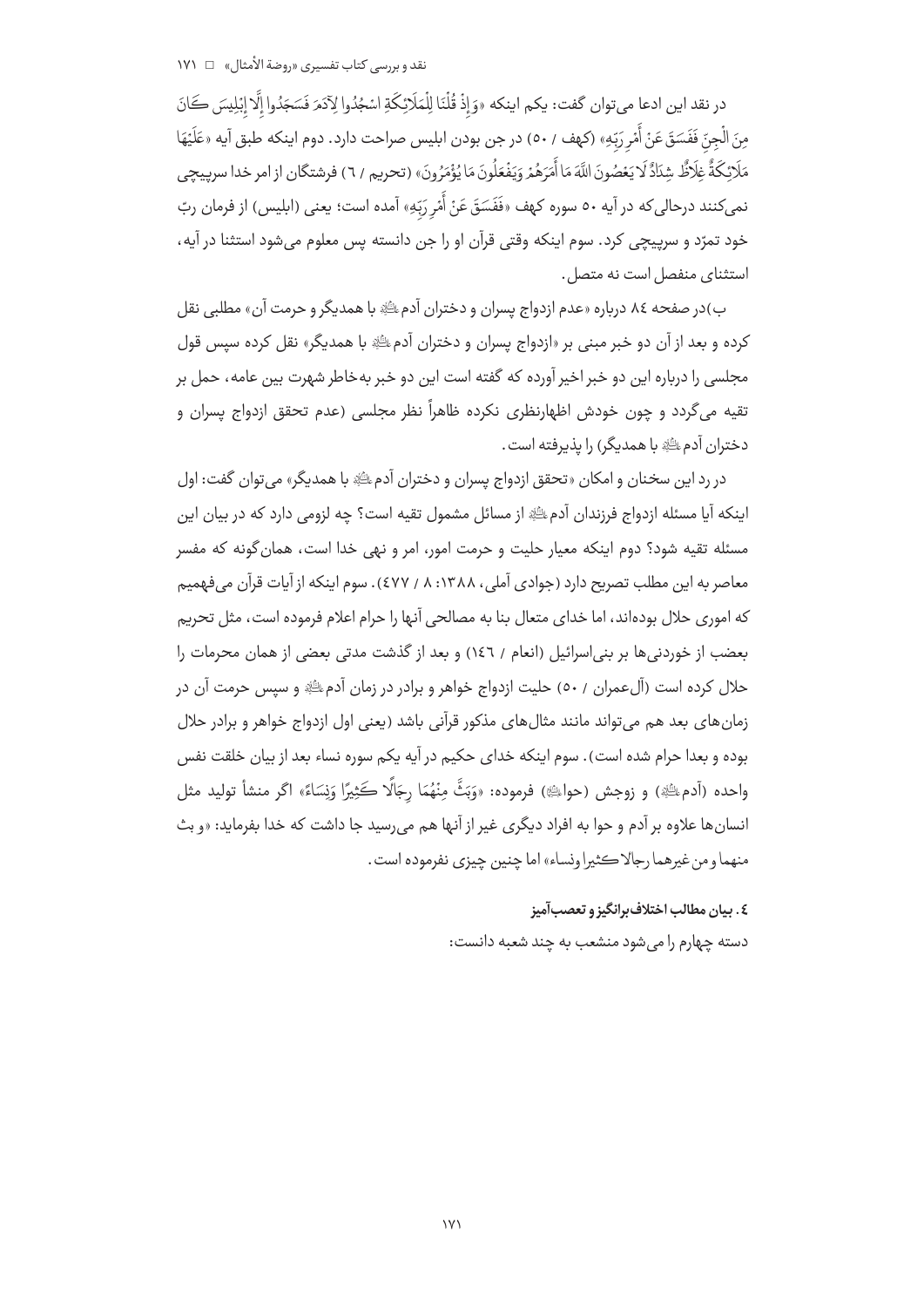#### الف) وحدتشكني

متاسفانه در این کتاب مطالب و عبارتهایی آمده که می تواند مخل وحدت و همدلی مسلمانان و زندگی مسالمتآمیزشان (که نیاز مبرم و فوری آنان است) شود که به برخی از آنها اشاره می گردد: ۱. آوردن تعاییری تند درباره خلفا در خطبه کتاب. (ص ۱).

۲. طعنه;دن به ابوحنیفه با مثل معروف فارسی «علم شما معلوم شد» بعد از نقل داستانی مبنی بر کماطلاعی و کم دقتی ابوحنیفه (ص ٣٥). البته نسبت کماطلاعی و کم دقتی هم که به ابوحنیفه داده شده است در کتبی که احتمال وجود آن بود، یافت نشد.

۳. آوردن مثلی حساسیتبرانگیز درباره عثمان اما شامل ابوبکر و عمر هم میشود، بدین شرح: بعد از نقل «عدم تصديق عثمان توسط ابوبكر و عمر» گفته است: «واي به حال كسي كه نمرود او را تكفير کند» (ص ١٨٤).

٤. رد سخن اهل سنت درباره تجلي خدا بر ابوبكر (با حالت تهكم و استهزا). با اين توضيح: بعد از نقل قول اهلسنت از رسول خدا: «اي ابابكر خدا به نحو خاص بر تو تجلي ميكند» مي نويسد: بهترين مورد تجلي خدا بر او، طلب احراق خانه على ﷺ است (ص ٢٠٥).

٥. در رد عدالت عثمان (كه علماي اهل سنت قائل به آن شدهاند) گفته است: آيا سلطه دادن به وليد كه قرآن او را تفسیق نموده است و کتک زدن عبدالله بن مسعود عدل محسوب می گردد؟ (ص ١٨٤).

٦. ذكر اشتباههاي عايشه با عنوان «كلمات قبيح و افعال شنيع او» (ص ٤٢٦).

۷. نقل نسبت بسیار ناروایی که به همسر پیامبر، عایشه داده شده است (ص ٤٣٧).

از آنجاکه مورد اخیر (دادن نسبت ناروا) ممکن است خیلی وحدتشکن باشد لذا لازم است به نحو دقیق مورد نقد و بررسی قرار گیرد:

یکم اینکه ذهن و دل یک مسلمان چنین مطلب ناروایی را در مورد همسر نبی مکرم نمی یذیرد، همان گونه که از ابن عباس نقل شده است: «همسر هیچ پیامبری آلودهدامن نشد: «ما بغت امرأة نبی قطّ»؛ (محلسی، ۱۶۰۳، ۲۰۸/ ۳۰۸)

دوم اینکه خود صاحب *بحارالأنوار* که از *تفسیر علی بن ابراهیم قمی* (قمی، ۱۳٦۷: ۲ / ۳۷۷) نقل کرده است در قسمت بيان مي گويد: «هذا إن كان رواية فهي شاذة مخالفة لبعض الأصول و إن كان قد يبدو من طلحة ما يدل على أنه كان في ضميره الخبيث مثل ذلك لكن وقوع أمثال ذلك بعيد عقلاو نقلاو عرفا و عادة و ترک التعرض لأمثاله أولى: گرچه اين، روايت است اما شاذ و مخالف بعضى اصول است گرچه امورى از طلحه سر زده است که دلالت بر خبث باطن او دارد اما وقوع امثال این قضایا (قضایایی که در مورد همسر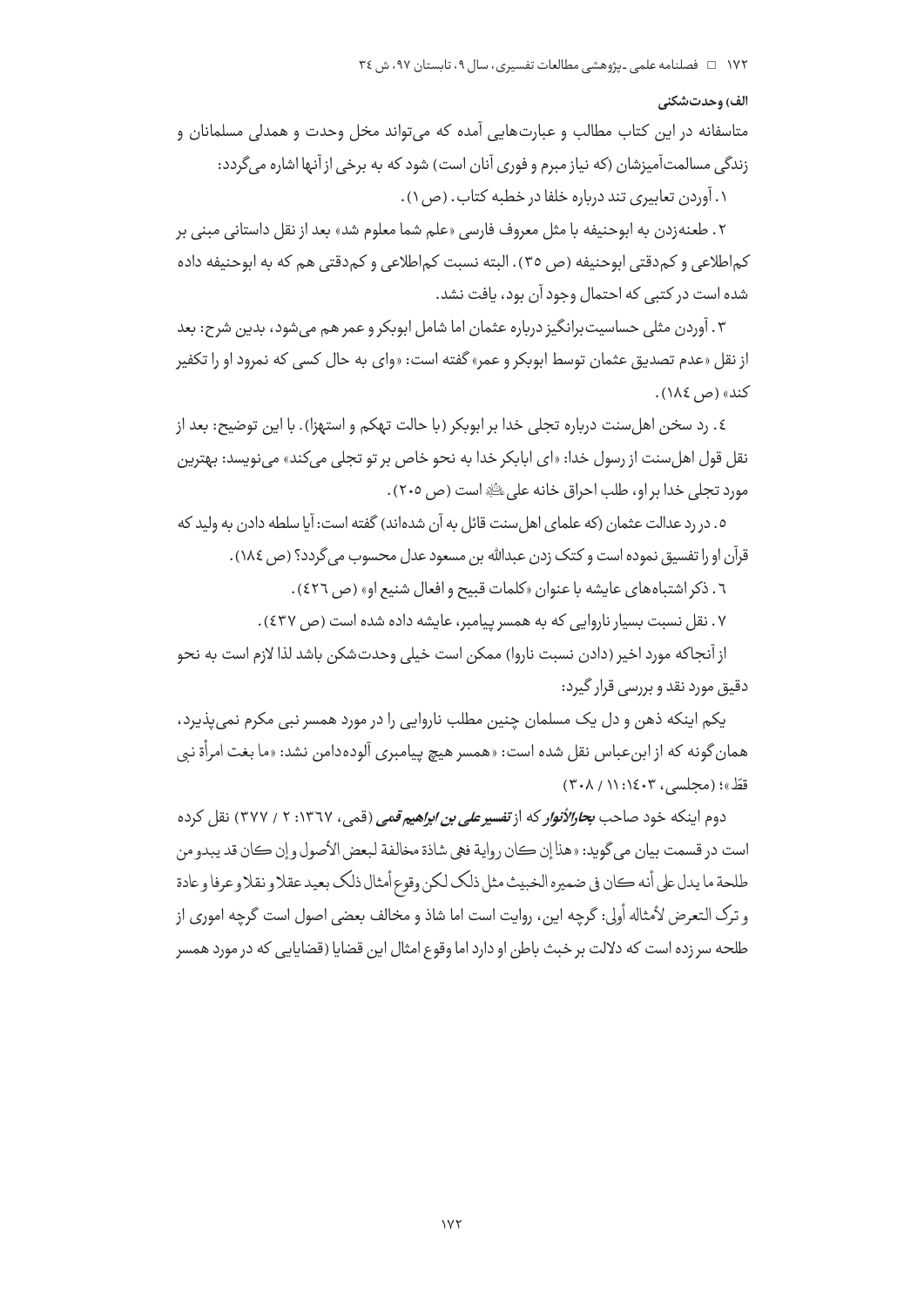پیامبر نقل شده است) از نظر عقل، نقل، عرف و عادت بعید است و عدم طرح امثال آن بهتر است»؛ (محلسی، ۱٤٠٣: ١٠٧/ ١٠٧)

سوم اینکه در تفسیر قمی هم هیچ دلیل عقلی یا نقلی برای ادعای اینکه مراد از خیانت فاحشه است، ذک نشده است؛

چهارم اینکه محققان و مصححان *بحارالأنوار* هم، صدور این سخن را از علی بن إبراهیم مستبعد دانسته و از زیادات دیگران می دانند و مخالف بودن همه مسلمانان با این مطلب را اعلام داشته و ازواج نبي مكرم را از چنين اموري مبرا مي دانند. (مجلسي، ١٤٠٣: ٢٢، ٢٤٠).

نتيجه مطالب وحدتشكني: گرچه بعضي از مطالب مذكور (مثل عدم شايستگي غيرمعصوم براي خلافت) طبق عقايد شيعه حق است اما با توجه به ضرورت وحدت بين شيعه و سنى و خطرات قابلتوجهى كه از ناحیه دشمنان دین خدا ما مسلمانان را تهدید می کند ضمن عدم مصلحت طرح این مطالب، بعضی از ادعاها هم بدون استناد است مثل قسمت الف كه عبارت «النغول الجلافة» را درباره خلفا بهكار برده است .

## ب) تفضیل کربلا پر کعبه

در صفحه ۱۸۸ می گوید: «در اخبار خاصه ما وارد شده است که زمین کربلا از کعبه افضل است» .

برای نقد این تفضیل میتوان این گونه بیان کرد: این خبر خاص؛ یعنی تفضیل کربلا بر کعبه با حديثي كه در كتب حديثي درجه يک مثل *الكافي* آمده و در آن (*الكافي*) كعبه ، محبوبترين و گرامي ترين بقعه دانسته شده است، معارض است: «فَقَالَ لِأَبِي جَعْفَرِيكَ» إِنَّ كعْبَ الْأَحْبَارِ كانَ يقُولُ إِنَّ الْكعْبَةَ تَسْجُدُ لِبيت المقدس ... فَقَالَ أَبُو جَعْفَرِيَّةِ ... كذَبَ كعُبُ الْأَحْبَارِ ... ثُمَّ قَالَ مَا خَلَقَ اللّهُ عَزَّوَ جَلَّ بُقْعَةً فِي الْأَرْضِ أَحَبَ إِلَيهِ مِنْهَا ثُمَّ أَوْمَأَ بِيدِهِ نَحْوَ الْكِعْبَةِ وَ لَا أُكِرَمَ عَلَى اللّهِ عَزَّ وَ جَلَّ مِنْهَا» (كليني، ١٤٠٧: ٤ / ٢٤٠) لذا اعتراض افرادی مثل امین خولی مصری که به این «تفضیل مکانی (تفضیل کربلا بر کعبه) در کتب شيعه از جمله *روضة الامثال* شيخ أحمد بن عبدالله كوزه كناني انتقاد كرده است (خولي، ١٩٣٤: ٥٠) وارد نیست. افزون بر این در سند روایت که مؤلف از *بحارالأنوار* (مجلسی، ۱۰۶۰: ۹۸ / ۱۰۷ ـ ۱۰۷) نقل کرده، نام محمد بن سنان آمده است و رجالیان او را خیلی ضعیف میدانند (خوئی، ۱۶۱۳: ۱۷ / ۱۱۵). از بیان مطالب مذکور این نتیجه حاصل می شود که پذیرش ادعای افضلیت کربلا بر کعبه آسان نیست.

## ه . نمود و پروز گرايش نقلي و اخباري گري <sup>۱</sup>

در یارهای از موارد، مؤلف مطالبی را ذکر می کند که موهون و موهن است که در ذیل به چند مورد

۱. در سایت راسخون و سایت شیسترنیوز آمده است: وی (احمد کوزه کنانی) پیرو مسلک اخباری بود.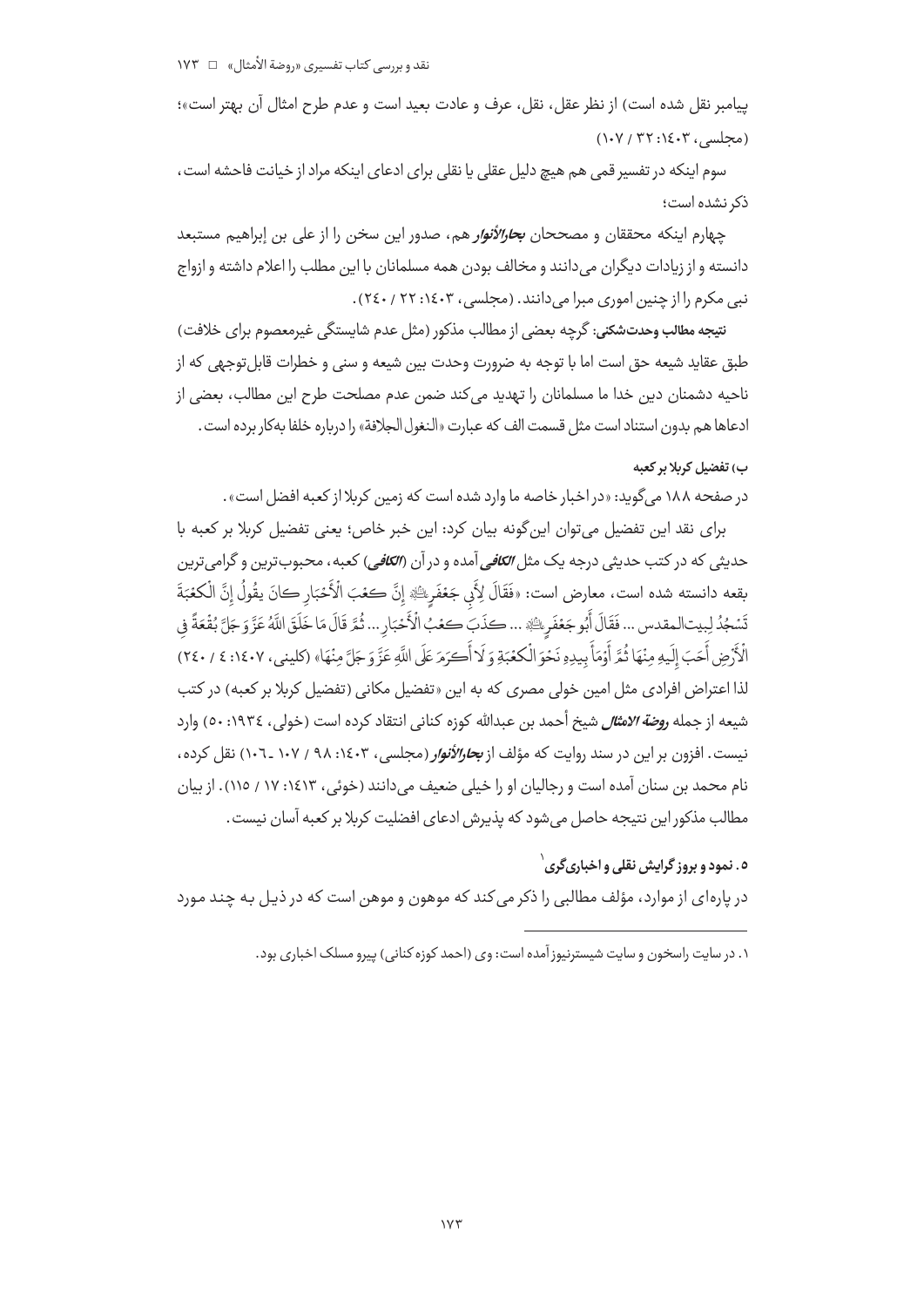اشارہ مے گردد:

الف) در صفحه ٢٥٤ ـ ٣٥٣ به نقل از م*جمع البيان* (طبرسي، ١٣٧٢: ١٠ / ٧٣٨) بهشت شداد را به عنوان مصداق «ارم ذات العماد» (فجر / ٧) دانسته است.

در نقد این مطلب می توان گفت که م*جمع البیان* سخن مذکور را از وهب بن منبه نقل کرده است و اصحاب رجال و تفسیر، وهب را تضعیف کردهاند و درباره او با چنین عبارتهایی قضاوت نمودهاند: متحدث افسانه ها و اسرائیلیات (سبحانی، بی تا: ۱ / ٥٤٦) ضعیف (این جوزی، ١٤٠٦: ٣ / ١٨٩) ضعیف بودن وهب با تنبیه نجاشی و شیخ (حسینی تفرشی، ۱٤١٨: ٥ / ٢١) راوی اسرائیلیات (رضا، ١٩٩٠: ٩ / ٣٤٨) سزاوار مجلس آرایی دستگاه معاویه (طالقانی، ۱۳٦۲: ٤ / ٥٧). پس نمی توان پذیرفت که این مطلب عجیبی که وهب نقل کرده درست باشد.

ب) در صفحه ۸۱ بهمناسبت بحث از طول قامت آدمﷺ که بر اساس نقل *بحارالأنوا*ر، ٦٠ ذراع و طبق نقل ال*کافی*، ۷۰ ذراع بوده است، برای اثبات اینکه طول قامت موجب اذیت شدن بهوسیله گرمای خورشید می شود قصه عوج بن عناق را از مجلسی نقل می کند که (از بس قد بلند بوده) ماهی را بالا می برد و با حرارت خورشید کباب می کرد.

در نقد اين مطلب عجيب و غريب مي شود گفت: يكم اينكه ، اين مطلب از وهب بن منبه نقل شده (مجلسی، ۱٤٠٣: ۱۱ / ٢٤٣) که قبلاً تضیعف او از سوی رجالیون مطرح گردید. دوم اینکه مفسران نكتهسنج، صفات مذكور براى عمالقه و عوج بن عناق را نيذيرفته اند (ابن عجيبه، ١٤١٩: ٢ / ١٨؛ بلاغی، ۱۳۸۲: ۱ / ۷۲)؛ سوم اینکه ریشه و علت دروغ بودن چنین چیزهایی خوب است از نظر استاد مطهري مطلع شويم:

تحریف و قلب حقایق، یکی از کارهای اساسی پهود است. اینها برای اینکه قرآن را تکذیب کنند آمدهاند یک سلسله روایات جعل کردهاند. ازجمله در داستان عمالقه که بیتالمقدس را اشغال کرده بودند و موسی به اینها (بنی|سرائیل) می گفت: حقتان را بگیرید، گفتند: ما اینجا نشستهایم، تو و خدایت عمالقه را بیرون کنید، وقتی که کارها تمام شد بيا ما را خبر كن كه برويم وارد آنجا بشويم.` اينها (يهوديان) آمدند گفتند اين عمالقه آدمهایی بودند از اولاد زنی به نام عُناق، و عناق زنی بود که وقتی می نشست ده جریب <sup>۲</sup> در ده جریب را می گرفت، و پسری داشت بهنام عِوَج که وقتی موسی با عصایش آمد کنار او

١. مائده / ٢٤ -٢١.

۲. هر حربب معادل ١٤٤ گز (ذرع). نرم افزار لغتنامه دهخدا.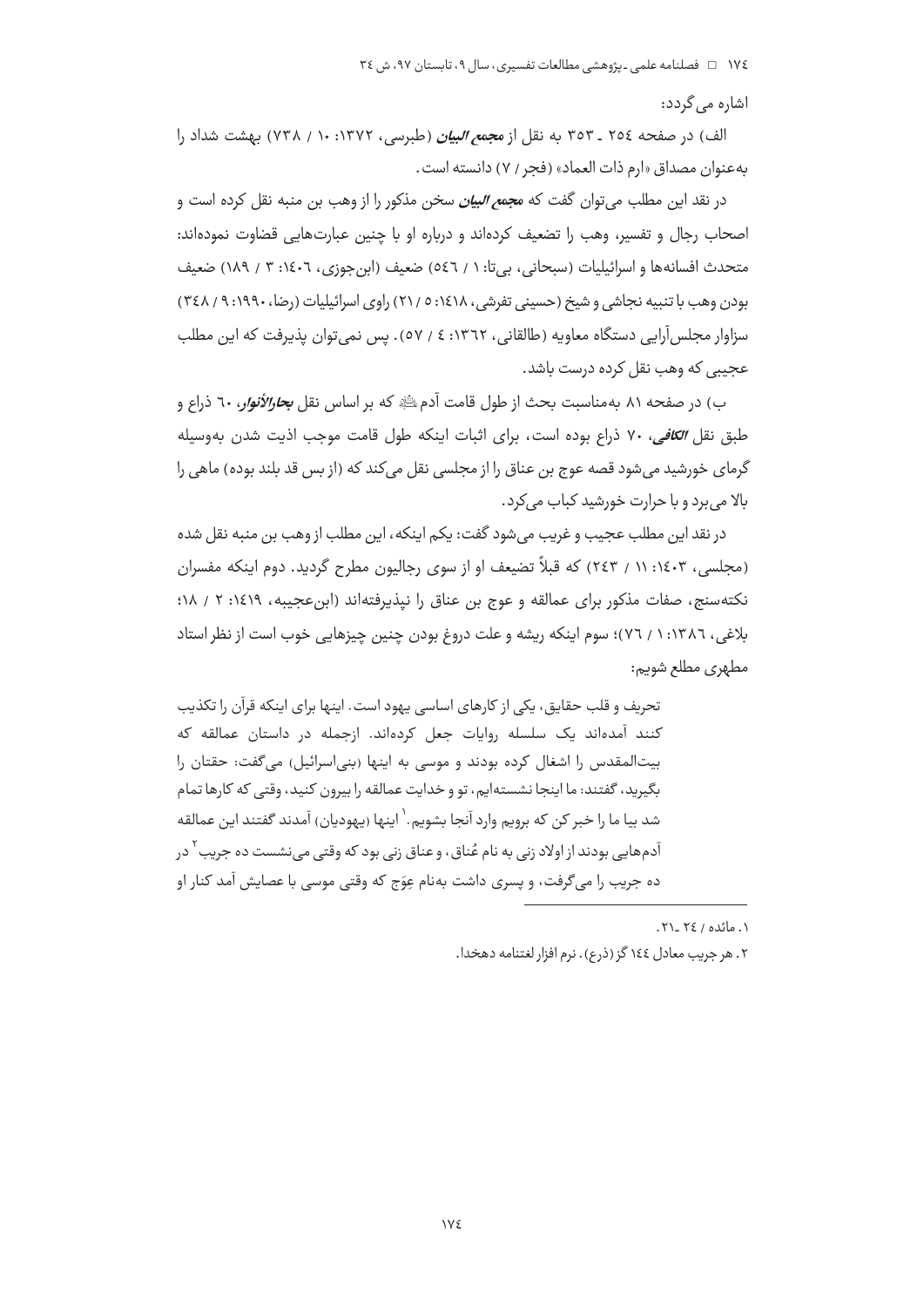ایستاد، با اینکه چهل ذراع قدش بود و چهل ذراع طول عصایش و چهل ذراع از زمین جستن کرد، تازه عصای او به قوزک پای عوج بن عناق خورد. آدمهایی که قدشان چند فرسخ بود و حتی ماهی را از دریا میگرفتند مقابل خورشید کباب می کردند و میخوردند اگر واقعاً در بیتالمقدس یک چنین نژادی بوده است، حق با آنها بود که میگفتند کار، کار ما نیست، تو و خدایت بروید آنها را بیرون کنید. اینها برای آنکه انتقاد قرآن از قوم پهود را زیرکانه رد کرده باشند، آمدند این داستانها را جعل کردند و در زبان خود مسلمین انداختند. (مطهری، ۱۳۷۱: ۱۵۹\_۱۵۵)

ج) تطبیق «بعوضه» به امیرمؤمنان و «ما فوقها» به رسول خدا در آیه ۱۷ سوره بقره به نقل از تفسیر علی بن ابراهیم (ص ١٤).

اشکالی که به این ادعا وارد می شود: این سخن در سایر تفاسیر و کتب حدیثی هم آمده است اما همه از علی بن ابراهیم نقل کردهاند (که قبلاً عرض شد استفاده از این منابع نیاز به دقت خاص دارد و مطالب ناصحیحی دارد) و راوی آن، مُعَلَّى بن خُنَیس است که بعضی رجالیان او را چنین تضعیف كردهاند: «ضعيف جدا، لا يعول عليه». (خوئي، ١٤١٣: ١٩ / ١٩٤)

د) ادعای اینکه رعد صوت فرشتهای بزرگ تر از مگس و کوچک تر از زنبور است: در تفسیر آیه «فِیهِ ظُلُمَاتٌ وَرَعْدٌ وَبَرْقٌ» (بقره / ١٩) می گوید: «برق» فرشته است و «رعد» صوت فرشته|ی بزرگ تر از مگس و کوحک تر از زنیور است (ص ۸).

اين سخن چنين قابل نقد است: اين مطلب كه در كتاب *من لا يحضره الفقيه* آمده است (ابن بابويه ، ١٤١٣: ١ / ٥٢٦) مورد نقد شديد و تند سيد مصطفى خميني گرفته است . او بعد از نقل اين مطالب، آنها را از اسرائيليات و بدعتهاي سوء يا از اجتهادات (مفسران) تلقى مى كند: «و الذي يظهر لي: أنّ هذه المنسوجات: إمّا من الإسرائيليات المختلقة و البدعات السيئة المدسوسة في الأحكام و الحقائق الراقية الإسلامية ناظرين إلى زجر الملل عن هذه الديانة القويمة بهذا السياط السود باسمر القرآن و السوط من النور أو هي اجتهادات في ڪلمة صادرة عن مبدأ الوحي» . (خميني ، ١٤١٨: ٤ / ١٨٢)

هـ) تسميه ملائكه با اسامى عجيب؛

مؤلف از صفحه ٢٩٦ تا صفحه ٢٩٩ به مناسبت بر شمردن اسماء ملائكه، از بخش «السماء و العالم» ب*حارالأنوار* (مجلسی، ۱٤٠٣: ٥٦ / ٩١) عبارتهایی نظیر «نیروز، بهمن روز، اردی بهشت روز، شهریور روز و ...» آورده و خیلی از آنها را اسم ملائکه دانسته است.

این مطلب نیز بهراحتی قابل پذیرش نیست؛ زیرا: همان گونه که قبلاً اشاره شد به نظر بعضی از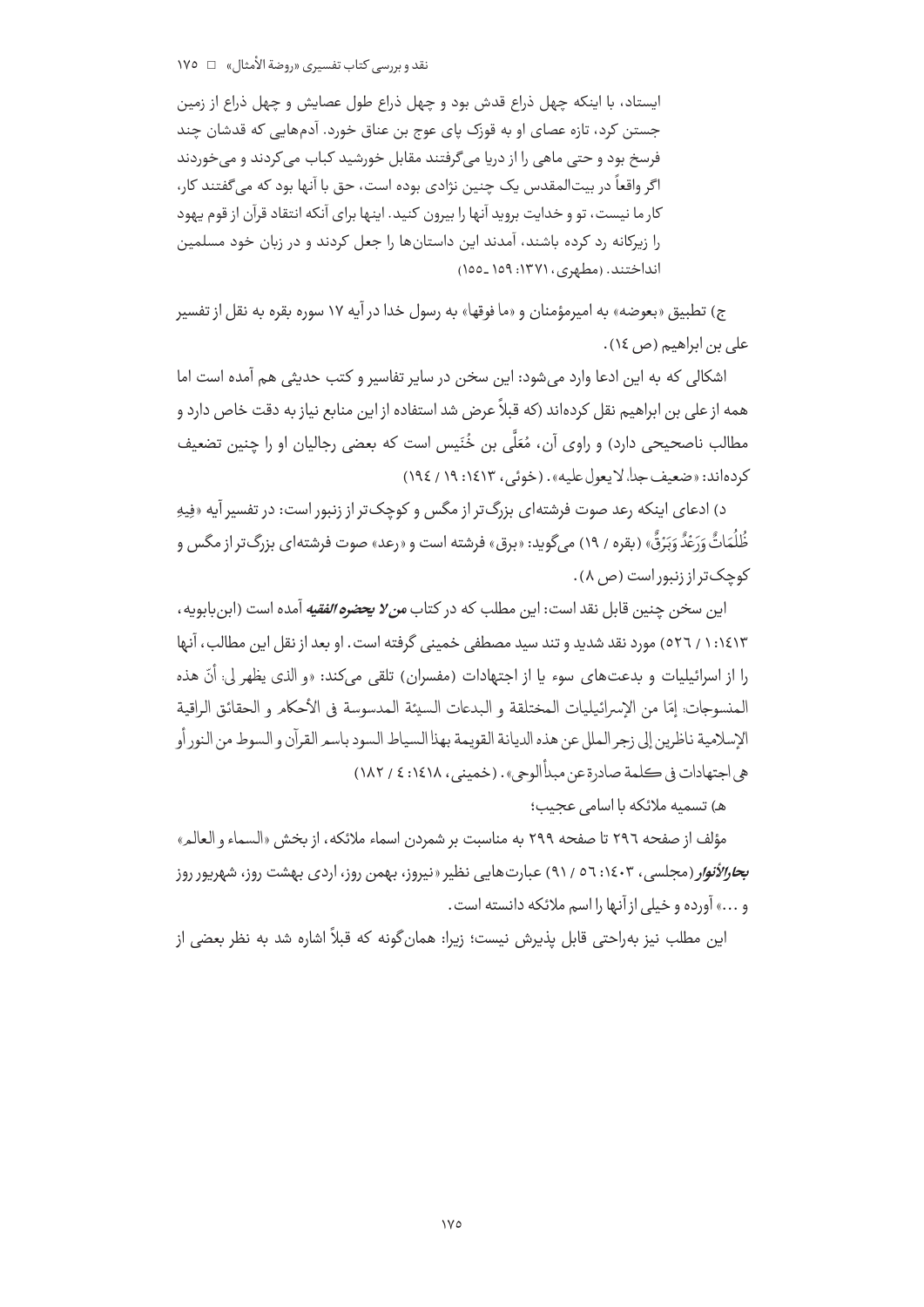متخصصان حدیث، بخش «السماء و العالم» کتاب بحارالأنوار، منحرف کننده است (محمدی ری شهری، ۲۸۰: ۲۲ \_۲۵)؛ دوم اینکه راوی حدیث، معلی بن خنیس است که قبلاً مطرح شد رجالیان او را تضعیف كردهاند؛ سوم اينكه علامه مجلسي در مقدمه اين روايت چنين گفته است: «در بعضي كتب معتبره ديدم كه ... از معلى بن خنيس كه گفت: در نوروز به محضر امام صادق رفتم ...» (مجلسى، ١٤٠٣: ٥٦ / ٩١). با تتبع زياد، اين روايت در كتب حديثي قبل از *بحارالأنوار* يافت نشد، افزون بر آن اگر در كتب معتبره بوده چرا علامه مجلسی نام آن کتب را ذکر نکرده است؟ پس به سختی میتوان محتوای این سخن را پذیرفت.

و) تحقير معلم و بافنده و زن؛

در صفحه ٤٨ آمده است: «و اما طايفه زنان، بالعيان، با تجربه و بهوسيله اخبار، ناقص العقل بودنشان معلوم است. اما بالعیان، بی نیاز از بیان است و کسی که ادعا کند بعضی از آنان عاقلند باید آنان را بیازماید (تجربه) و کسی که آنان را بیازماید و پی به حماقت و جهلشان نبرد پس باید به آنچه از امام صادقﷺ روايت شده دقت كند (اخبار) آنجا كه فرمود: «عقل چهل معلم به اندازه عقل یک بافنده است و عقل چهل بافنده به اندازه عقل یک زن است و زن هم عقلی ندارد» (هاشمی خوئی، ۱٤٠٠، ۳ / ٢٨٥). و از سید جزائریﷺ در کتاب *مسکن الشجون`* روایت کرده که از زنان بيرهيز؛ زيرا بيامبرﷺ فرمود: «با زنان مشورت كنيد و مخالفت كنيد»<sup>٢</sup> چون آنان ناقص|لعقل و ناقص الایماناند اما دلیل نقصان عقلشان معادل بودن گواهی دو زن با گواهی یک مرد است و اما دلیل نقصان ایمانشان این است که گاهی نماز و روزه انجام نمی دهد» .

مؤلف چنین ادامه میدهد: «با اینکه ناقص|لعقل هستند اما کامل المکرند و هرگاه افعالی از آنان مشاهده شود که کاشف از عقولشان باشد گمانم این است که از باب شعور و احساس است، مانند سایر حیواناتی که نفع و ضرر را میشناسند نه اینکه دارای عقل کامل باشند، همان طور که سخن امام: «عقلي براي زن نيست» بر آن حمل مي شود؛ يعني عقلشان كامل نيست و بعضي از آنان رگ@ايي مانند رگ حماره دارند. از شر زنان به خدا یناه می بریم».

در نقد اين سخنان دور از پذيرش، مي توان گفت: يكي اينكه با تتبع در نرم افزارهاي جامع الاحاديث، المكتبة الشاملة، جامع التفاسير و منهج النور، عبارت «عقل أربعين معلّماعقل حائك، و عقل أربعين حائكا عقل

٢ . من طريق العامة أيضا قال رسولاللهﷺ شاوروهنّ خالفوهنّ (هاشمي خوئي ، ١٤٠٠ : ٥ / ٣٠٧) .

۱. کتاب مس*کن الشجون* یافت نشد اما مضمون مطلب در کتاب *المسترشد فی اِمامة علی بن ابی طالب ﷺ (*طبری آملی کبیر، ١٤١٥: ٤١٨) آمده است.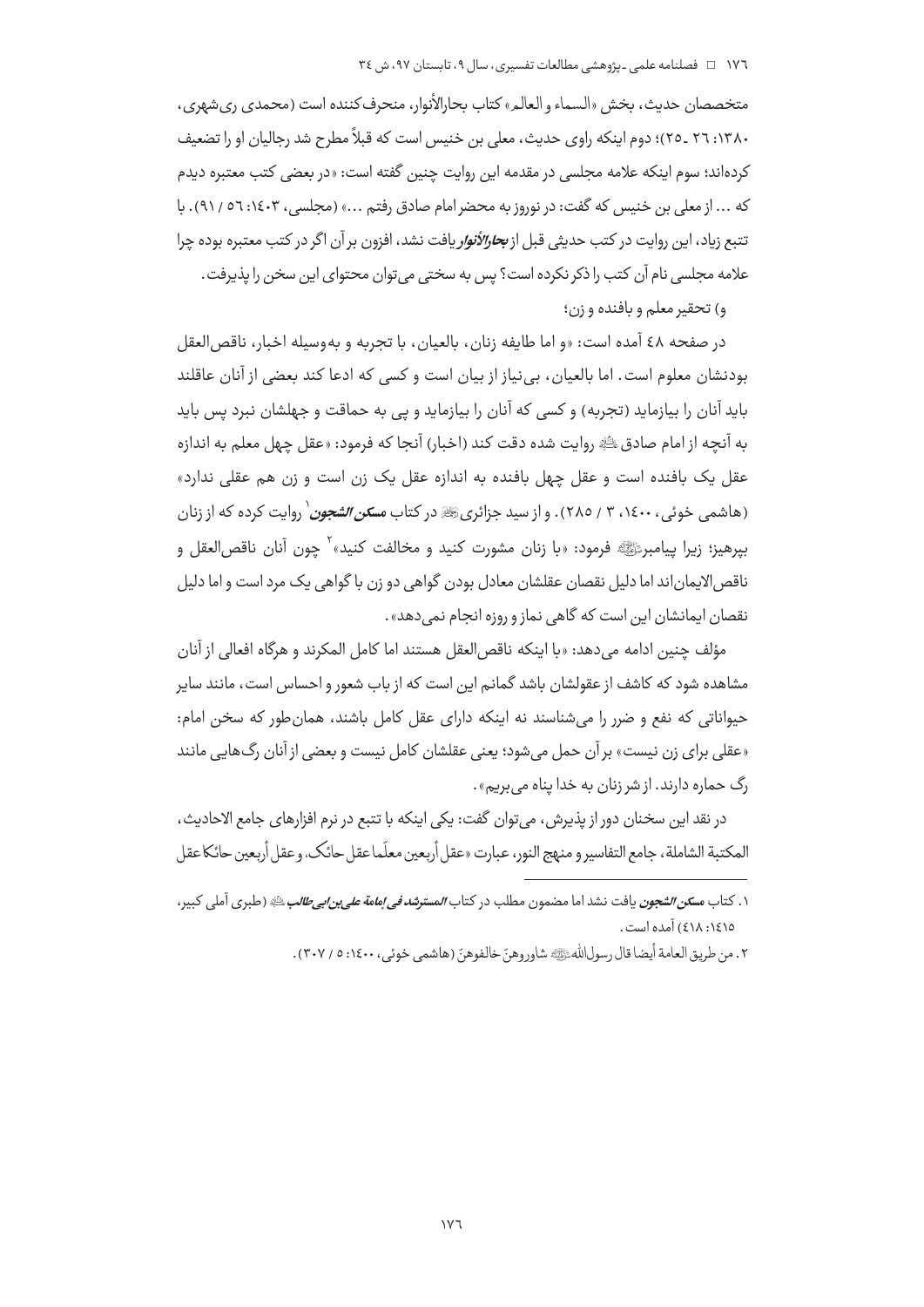امرأة، و المرأة لا عقل لها» فقط در م*نهاج البراعة في شرح نهج البلاغة* (هاشمي خوئي، ١٤٠٠: ٣ / ٢٨٥) بدون اینکه به کتابی ارجاع دهد آمده است و با اختلاف اندکی <sup>۱</sup> در کتاب *شرح نهجالبلاغه* ابن میثم بحرانی هم آمده است (ابن میثم، ۱۳٦۲: ۱ / ۳۲٤). در چند کتاب معدود دیگر نیز آمده است اما همگی از *شرح نهجالبلاغه* ابن،میثم بحرانی نقل کردهاند و چون هاشمی خوئی متأخر از ابن،میثم است احتمال دارد او هم از ابن،میثم اخذ کرده اما اعلام اخذ نکرده باشد. در ضمن این سخن در متون حدیثی اهل سنت نیز یافت نشد.

دوم اینکه اگر منظور از معلم همان معلم معهود (آموزگار و آموزش دهنده) باشد باید گفت درباره مقام والای معلم، آنقدر آیه و روایت است که نیازی به پرداختن به دفاع از مقام معلم احساس نمی شود، همین که خدا، خود و رسول گرامی اش را معلم دانسته<sup>۲</sup> کافی است که «تحقیر معلم از زبان معصوم» مورد باور قرار نگیرد.

سوم اینکه با فرض صحت این سخن ـ که صحت ندارد ـ باید این معادلات درست باشد: عقل چهل معلم = عقل يک بافنده، عقل چهل بافنده = عقل يک زن، و چون زن بيءقل فرض شده (هرچند مؤلف گفته منظور از بی عقلی عدم عقل کامل است و خود این توجیه، قابل قبول نیست) باید عقل هزار و ششصد معلم = صفر باشد. حال اگر از چنین مدعیانی بیرسیم: اگر کسی هم معلم باشد و هم بافنده و هم زن چه حسابي دارد، چه معادلهاي تحويل ما مي(دهند؟ البته درباره «حائک» چنين مطلبي آمده است: ذُكرَ الْحَائِكِ لِأَبِي عَبْدِ اللَّهِ ﷺ أَنَّهُ مَلْعُونٌ فَقَالَ إِنَّمَا ذَاكِ الَّذِي يحُوك الْكذِبَ عَلَى اللَّهِ وَ عَلَى دَسُولِهِ. (كلينبر، ٢٠٤٠٧: ٣٤٠)

چهارم اینکه اگر عبارت «زنان ناقص العقل هستند» درست باشد و این برای بعضی حربه ای براي سركوفت آنان تلقى شود آيا مي توان مردان را كامل العقل دانست؟ به عبارت ديگر آيا اثبات شيء نفي ما عدا مي كند؟

ينجم اينكه عبارت «زنان ناقصالعقل هستند» با منظر منطقى يك قضيه مهمله است و قضاياى مهمله در حکم جزئیه هستند لذا نتیجه آن این است: «بعضی از زنان ناقص العقل هستند» نه همه .

ششم اینکه درباره «مشورت کردن با زنان و مخالفت کردن با نتیجه آن مشورت» که اصلش چنین است: «شاوروا النساء و خالفوهن فان خلافهن بركة» (هاشمي خوئي، ١٤٠٠: ٥ / ٣٠٨) بايد گفت: آيا عقل

١. روى عن الصادق جعفر بن محمّد؛ ۞ أنّه قال: عقل أربعين معلّماعقل حائك وعقل حائك عقل امراة و المرأة لاعقل لها. ٢ . در مورد خداي متعال: «عَلَّمَ الإِنْسَانَ مَا لَمْ يَعْلَمْ» (علق / ٥) و در مورد رسول گرامي اسلام ﷺ: «إذْ بَعَثَ فِيهمْ رَسُولاً ۖ مِنْ أَنْفُسِهِمْ يَتْلُو عَلَيْهِمْ آيَاتِهِ وَيُزَكِّيهِمْ وَيُعَلِّمُهُمُ الْكِتَابَ وَالْحِكْمَةَ». (آل عمران / ١٦٤)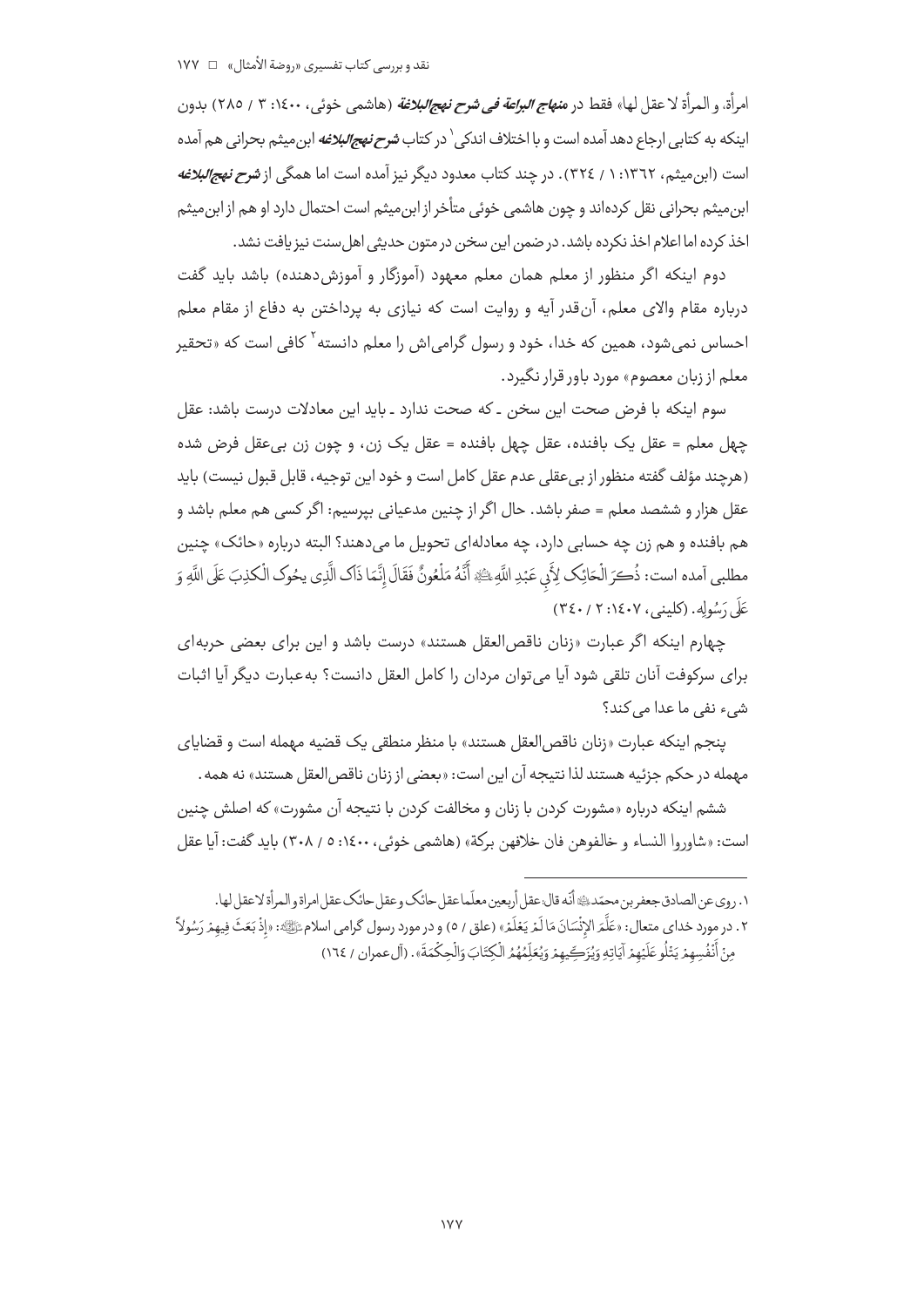۱۷۸ □ فصلنامه علمی ـ یژوهشی مطالعات تفسیری، سال ۹، تابستان ۹۷، ش ٣٤

سلیم و نقل معتبر می،پذیرد که نظر اسلام این باشد که بعد از مشورت با زن اگر چه نظری صائب داشته ىاشد مخالفت گردد؟

هفتم اینکه در آیه ۲۳۳ سوره بقره خدای متعالی از تشاور زن و شوهر درباره از شیر گرفتن کودکشان صحبت كرده است؛ يعني مشورت با زنان را به رسميت شناخته است.

ز) شدت مخالفت مؤلف يا زنان؛

در خیلی از موارد این مخالفت، بروز کرده است از جمله در صفحه ۱۲۹ مطلبی از قطبالدین راوندی نقل کرده مبنی بر اینکه مردی حق سه دعای مستجاب داشت و سه تا دعا را هم برای زنش هزینه کرد بدین شرح: دعای یکم به تقاضای زنش برای زیباترین زن شدنش و چون بعد از زیبا شدنش به شوهرش بی رغبت شد، دعای دوم را برای سگ شدنش کرد و با اصرار اولادش برای برگرداندن مادرشان به حالت نخست، دعای آخر را هم برای برگرداندن زنش به حالت اولیه انجام داد (قطب راوندی، ۱٤٠٧: ۳۹ ـ ٣٨) بعد از نقل اين مطلب مي گويد با فرض صحت اين قضيه چند تنبيه در آن وجود دارد: يكم عدم جواز ييروي از سخن زنان به طور مطلق . دوم زنان بي وفا هستند . سوم كيدشان عظيم است .

در نقد این نتیجه گیری (یا به تعبیر مؤلف تنبیهات) میتوان بیان داشت: با فرض صحت داستان، اینکه ممکن است بعضی از زنان چنین باشند امر محالی نیست اما با توجه به اظهار نظرهای منفی اش در مورد زنان در سایر صفحات کتاب و برداشت عرفی از این قضایا یک وجهه ضد زنان از مؤلف در اذهان ایجاد می کند. هرچند جا برای توجیه سخن مؤلف و جود دارد و آن اینکه گفته شود: تنبیهات مؤلف از نظر منطقی قضایایی مهمله هستند و قضایای مهمله در حکم جزئیهاند.

### نتىحە

این کتاب که گستردهترین و شاید بهترین کتاب در زمینه تفسیر امثال قرآن است با تمام خوبی ها و توضیحات مبسوطی که درباره هر موضوعی دارد، اما اشکالات مختلف نگارشی، ادبی، علمی، تعصبی و وحدتشکنی دارد که جا دارد ضمن تصحیح کتاب ایرادات کتاب مورد نقادی قرار بگیرد تا محاسن فراوان كتاب تحت الشعاع نارسايي هاي آن قرار نگيرد.

> منابع و مآخذ الف) كتابها -قوآن كوبيهن ۔آقا بزرگ طهرانی ، محمدمحسن ، ١٣٥٥ ق ، *الذر<del>يع</del>ة إلى تصانيف الشيعة* ، بيروت ، دار الاصواء .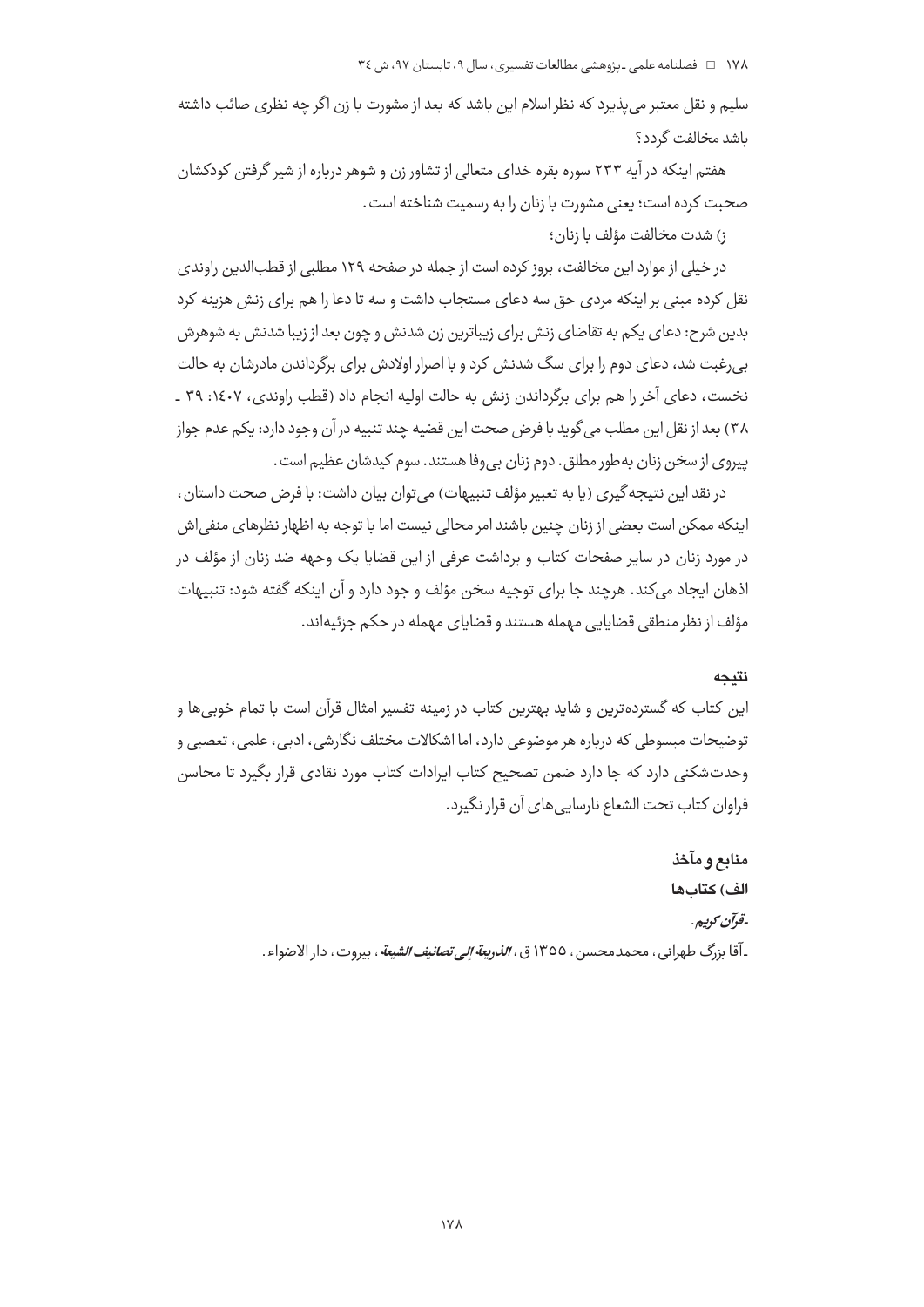۔ابنبابویه (صدوق)، محمد بن علی، ١٣٩٥ ق، *کم<i>ال الدین*، تصحیح علی اکبر غفاری، قم، دار الحدیث، چ ٢ ــــــــــــــ ، ١٤١٣ ق ، *كتاب من لا يحضو الفقيه* ، تصحيح على اكبر غفاري ، قم ، دفتر انتشارات اسلامي ، چ ٢ . ـ ابن جوزي ، عبدالرحمن بن علي ، ١٤٠٦ ق *، الضغاء والمتروكين* ، تحقيق عبدالله القاضي ، بيروت ، دار الكتب العلمية.

ـ ابن عجيبه ، احمد بن محمد ، ١٤١٩ ق ، *البحر المديد في تفسير القرآن المجيد* ، تحقيق احمد عبدالله قرشي رسلان ، قاهره، زکی حسن عباس.

ـابنِ ميثم ، ميثم بن علي ، ١٣٦٢ ، م*صباح السالكين*، قم ، مكتب الاعلام الاسلامي . ـ امين ، محسن ، ١٤٠٣ ق ، *اعيان الشيعة* ، تحقيق حسن امين ، بيروت ، دار التعارف . ـ بلاغي ، عبدالحجه ، ١٣٨٦ ق ، ح*جة التفاسير و بلاغ الإنسير* ، قم ، حكمت . ـ جوادي آملي ، عبدالله ، ١٣٨٦ ، رحي*ق مختوم* ، تحقيق حميد بارسانيا ، قم ، اسراء . ـــــــــــــ ، ١٣٨٨، تسنيم، تحقيق حسن واعظى محمدي، قم، اسراء، چ ٣. ـ ـــــــــــــ ، *تسنيم*، تحقيق احمد قدسي و ديگران ، قم ، اسراء ، چ ۲ . ـ حسيني تفرشي ، مصطفى بن حسين ، ١٤١٨ ق ، *نقد الرجال* ، قم ، مؤسسة آل البيت ﷺ لاحياء التراث .

ـخمینی ، مصطفی ، ۱۶۱۸ ق ، *تفسیر القرآن الکریم*، تهران ، موسسه تنظیم و نشر آثار امام خمینیﷺ. ۔خوئی ، سی*د* ابوالقاسم ، ۱۶۱۳ ق ، م<del>عجم رج*ال الحدیث و تفصیل طبقات الرواۃ* ، بی جا ، بی نا ، چ ٥ .</del> ـ دهخدا، علي|کېږ، يې تا، *نږمافزار لغتنامه دهخدا*، يې جا، يې نا.

۔ <sub>د</sub>ازی ، فخرالدین محمد بن عمر ، ۱۶۲۰ ق ، *مفاتیح الغیب* ، بیروت ، دار احیاء التراث العربی ، چ ۳ .

ـ رشيد رضا، محمد، ١٩٩٠ م، تفسير *المناو*، مصر، الهيئة المصرية العامة للكتاب.

ـ سبحاني تبريزي ، جعفر، بي¤ا ، *موسوعة طبقات الفقهاء* ، قم ، مؤسسه امام صادق ﷺ.

ـ صدرالدین شیرازی، محمد بن ابراهیم، ۱۳۸۳، *شرح أصول الکافی*، تصحیح محمد خواجوی، تهران، مؤسسه مطالعات و تحقىقات فرهنگى .

۔طالقانی، سی*د* محمود، ۱۳٦۲، *یرتوی از قرآن*، تهران، شرکت سهامی انتشار، ج ٤.

۔طبرسی ، فضل بن حسن ، ۱۳۷۲ ، م*جمع البیان لعلوم القرآن* ، تحقیق محمد جواد بلاغی ، تهران ، ناصر خسرو ، چ ۳ .

ـ طبري آملي كبير، محمد بن جرير بن رستم، ١٤١٥ ق، *المسترشد في إمامة علي بن ابي طالب عليه*، تصحيح احمد محمودي، قم، كوشانيور.

۔فیض کاشانی ، محمدمحسن ، ١٤١٥ ق ، *تفسیر الصافی* ، تصحیح حسین اعلمی ، تهران ، مکتبه الصدر ، چ ٢ . ـ قارى ، على بن سلطان محمد ، بى تا ، *الأسرار الموفوعة فى الأخبار الموضوعة المعروف بالموضوعات الكبرى* ، تحقيق محمد الصباغ، بيروت، دار الأمانة و مؤسسة الرسالة.